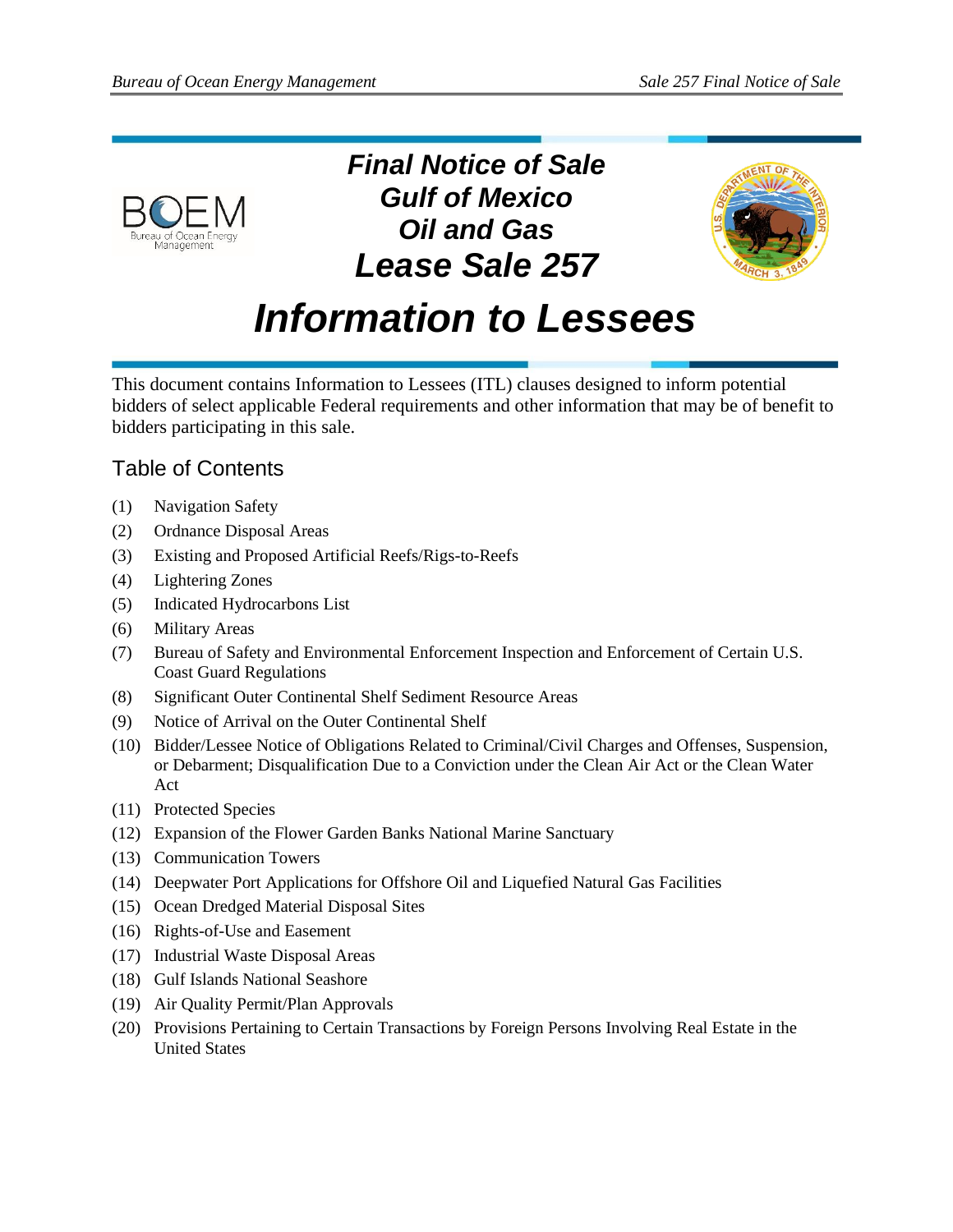## <span id="page-1-0"></span>**(1) Navigation Safety**

Bidders and lessees are advised that operations on certain blocks offered for lease may be restricted by the designation of fairways, precautionary zones, anchorages, safety zones, or traffic separation schemes established by the U.S. Coast Guard (USCG) pursuant to the Ports and Waterways Safety Act (33 United States Code [U.S.C.] §§ 1221-1236), as amended, and the Deepwater Port Act (33 U.S.C. §§ 1501-1524), as amended.

Bidders and lessees are advised to review the USCG regulations at 33 Code of Federal Regulations (CFR) part 150, including 33 CFR 150.940, "Safety zones for specific deepwater ports," and the Louisiana Offshore Oil Port Safety Zones in Section (a). Bidders and lessees also are advised to review the USCG regulations at 33 CFR part 147, "Safety Zones." These regulations establish a 500-meter (1,640-foot) safety zone around several oil and gas production facilities on the Outer Continental Shelf (OCS), measured from each point on its outer edge or from its construction site, so as not to interfere with the use of recognized sea lanes essential to navigation. These regulations prevent all vessels from entering or remaining in the safety zones except as follows: (1) an attending vessel, (2) a vessel less than 100 feet in length overall not engaged in towing, (3) a vessel authorized by the Eighth Coast Guard District Commander, or (4) as otherwise specified in the regulations. These facilities and their locations are specifically identified in 33 CFR part 147.

For additional information, contact the USCG Waterways Management Division, Sector New Orleans, 200 Hendee Street, New Orleans, Louisiana 70114, or at (504) 365-2280.

U.S. Army Corps of Engineers (USACE) permits are required for construction of any artificial islands, installations, and other devices permanently or temporarily attached to the seabed on the OCS in accordance with Section 4(e) of the Outer Continental Shelf Lands Act (OCSLA, 43 U.S.C. §§ 1331 *et seq*.), as amended. For additional information, contact Mr. Martin Mayer, USACE, Regulatory Section Chief, P.O. Box 60267, New Orleans, Louisiana 70160-0267, or at (504) 862-2255.

#### <span id="page-1-1"></span>**(2) Ordnance Disposal Areas**

Bidders and lessees are advised of the following ordnance disposal areas. Exploration and development activities in these areas require precautions commensurate with the potential hazards.

#### **Western Planning Area (WPA)**

There are two inactive ordnance disposal areas in the Corpus Christi and East Breaks areas, as shown on the map "Final Gulf of Mexico, Oil and Gas Lease Sale 257, November 2021, Stipulations and Deferred Blocks" included in the Final Notice of Sale (NOS) package. These areas were used to dispose of ordnance of unknown composition and quantity. These areas have not been used for ordnance disposal since 1970. Water depths in the Corpus Christi area range from approximately 600 to 900 meters. Water depths in the East Breaks area range from approximately 300 to 700 meters. Bottom sediments in both areas are generally soft, consisting of silty clays.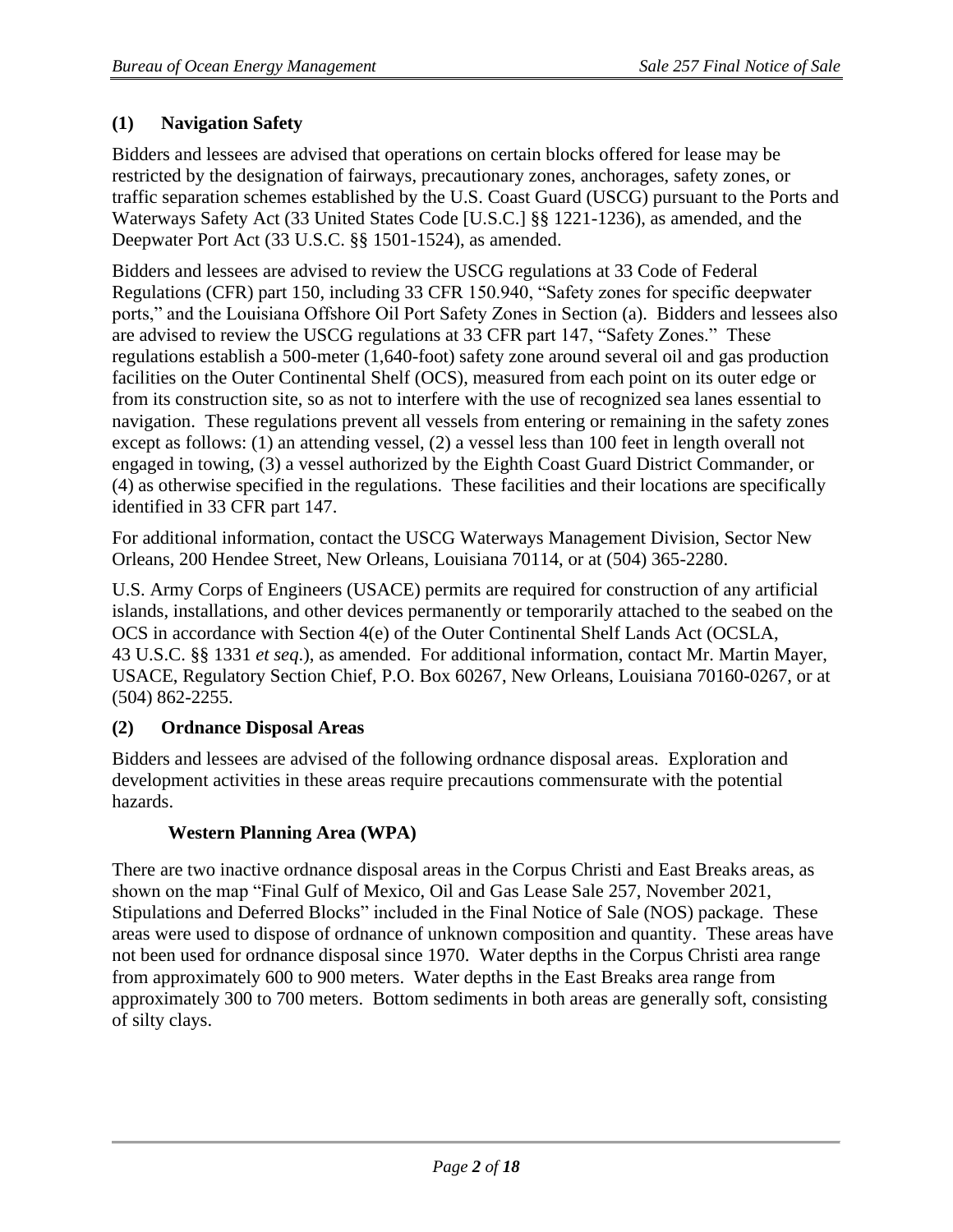# **Central Planning Area (CPA)**

Two known inactive ordnance disposal areas are in Mississippi Canyon, as shown on the map "Final Gulf of Mexico, Oil and Gas Lease Sale 257, November 2021, Stipulations and Deferred Blocks" included in the Final NOS package. These areas were used to dispose ordnance of unknown quantity and composition in approximate water depths of 750 to 1,525 meters. Bottom sediments in both disposal areas are soft, consisting of silty clays.

#### **Eastern and Central Planning Areas**

The U.S. Air Force (USAF) has also released an indeterminable amount of unexploded ordnance throughout Eglin Water Test Areas (EWTAs) 1, 2, 3, and 4. The exact location of unexploded ordnance is unknown. The EWTAs are identified on the map "Final Gulf of Mexico, Oil and Gas Lease Sale 257, November 2021, Stipulations and Deferred Blocks" included in the Final NOS package. Bidders and lessees are advised that all lease blocks within these water test areas should be considered potentially hazardous for drilling and platform/pipeline placement.

## <span id="page-2-0"></span>**(3) Existing and Proposed Artificial Reefs/Rigs-to-Reefs**

Bidders and lessees are advised that there are OCS artificial reef planning and general permit areas for the Gulf of Mexico Region (GOMR), in which reef sites are or may be established for use by applicable state Rigs-to-Reefs programs. Rigs-to-Reefs proposals for reefing oil and gas structures must be accepted by the appropriate state and approved by the Bureau of Safety and Environmental Enforcement (BSEE). The State Artificial Reef program developing a reef site must also obtain a permit from the USACE. Each state's Artificial Reefs/Rigs-to-Reefs program is managed under that state's Artificial Reef Plan. For more information, see the contact information in **Table 1**.

| <b>State</b> | Coordinator        | <b>Phone</b>       | <b>URL</b>                                                                                                    |
|--------------|--------------------|--------------------|---------------------------------------------------------------------------------------------------------------|
| Alabama      | Craig Newton       | $(251) 861 - 2882$ | http://www.outdooralabama.com/artificial-<br>reefs                                                            |
| Florida      | Keith Mille        | $(850)$ 617-9633   | http://myfwc.com/conservation/saltwater/<br>artificial-reefs                                                  |
| Louisiana    | Mike<br>McDonough  | $(225)$ 763-5418   | https://www.wlf.louisiana.gov/page/artificial-<br>reefs                                                       |
| Mississippi  | Travis<br>Williams | $(228)$ 523-4110   | http://www.dmr.ms.gov/marine-<br>fisheries/artificial-reef                                                    |
| Texas        | Dale Shively       | $(512)$ 389-4686   | http://www.tpwd.state.tx.us/landwater/water/<br>habitats/artificial_reef/ Note: use Google<br>Chrome to view. |

**Table 1. Contacts for State Artificial Reefs/Rigs-to-Reefs Programs**

# <span id="page-2-1"></span>**(4) Lightering Zones**

Bidders and lessees are advised that the USCG has designated certain areas of the OCS as lightering zones for the purpose of permitting single hull vessels to offload oil within the U.S. Exclusive Economic Zone. Such designation may have implications for oil and gas operations in the areas. See 33 CFR 156.300-330 for the regulations concerning lightering zones. For more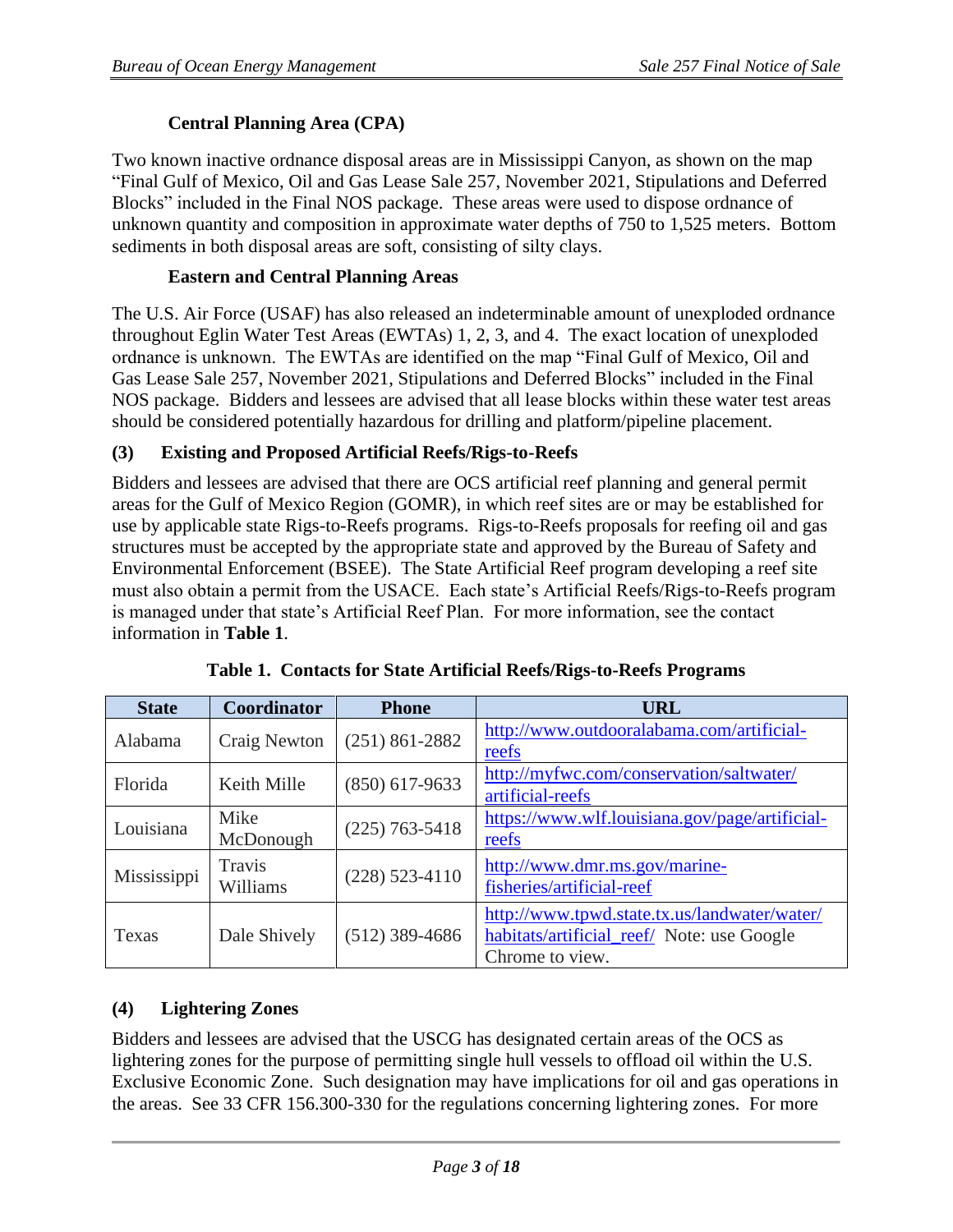information, contact Lieutenant Commander Ben Kerbs, USCG Attorney Advisor, Eighth District Waterways Management Division, at (504) 671-2033, or via email at [benjamin.j.kerbs@uscg.mil.](mailto:benjamin.j.kerbs@uscg.mil)

#### <span id="page-3-0"></span>**(5) Indicated Hydrocarbons List**

Bidders and lessees are advised that the Bureau of Ocean Energy Management (BOEM) issued in January 2021 a list of unleased blocks in the Western, Central, and Eastern planning areas that have wellbores with indicated hydrocarbons. Information relating to production, wellbores, and pay range for each block is included (see BOEM's website at [http://www.boem.gov/Oil-and-](http://www.boem.gov/Oil-and-Gas-Energy-Program/Resource-Evaluation/Gulf-OCS-Region-Activities/Indicated-Hydrocarbon-List.aspx)[Gas-Energy-Program/Resource-Evaluation/Gulf-OCS-Region-Activities/Indicated-Hydrocarbon-](http://www.boem.gov/Oil-and-Gas-Energy-Program/Resource-Evaluation/Gulf-OCS-Region-Activities/Indicated-Hydrocarbon-List.aspx)[List.aspx\)](http://www.boem.gov/Oil-and-Gas-Energy-Program/Resource-Evaluation/Gulf-OCS-Region-Activities/Indicated-Hydrocarbon-List.aspx). Bidders and lessees should be aware that prior lessees on these lease blocks may have continuing rights and obligations with respect to the wells and infrastructure developed under the prior lessee's lease, for at least a year after termination of the prior lessee's lease (see 30 CFR part 250, subpart Q). Lessees seeking the right to use preexisting platforms, pipelines, wells, or other infrastructure on a lease block must first obtain BSEE approval and, in the event the request is made within the time BSEE authorizes for the completion of decommissioning, the express consent of the prior lessee. Bidders should also refer to 30 CFR 250.1702 for the circumstances under which lessees accrue decommissioning liabilities, including, but not limited to, when re-entering wells that previously were plugged.

#### <span id="page-3-1"></span>**(6) Military Areas**

Bidders and lessees are advised that Stipulation No. 1, Military Areas, found within the document "Lease Stipulations" included in the Final NOS package, applies to leases in any new Military Warning and Water Test Areas that may be established by the Federal Aviation Administration (FAA) and any blocks that previously were subject to the stipulation. Military Warning and Water Test Areas are established in the FAA Air Traffic Document JO 7400.10B, "Title 14-Aeronautics and Space - Chapter 1 Federal Aviation Administration - Subchapter Airspace - Part 73 - Special Use Airspace Regulatory and Non-regulatory." This document can be downloaded from the FAA website at:

https://www.faa.gov/documentLibrary/media/Order/Order 7400.10B Special Use Airspace -[\\_with\\_Digital\\_Signature\\_Box\\_\(003\).pdf.](https://www.faa.gov/documentLibrary/media/Order/Order_7400.10B_Special_Use_Airspace_-_with_Digital_Signature_Box_(003).pdf)

The stipulation also applies to the EWTAs established by the agreement between the USAF (Eglin Air Force Base) and the FAA. The lease sale area for GOM Lease Sale 257 includes all or portions of EWTAs 1, 2, 3, and 4.

The lessee is responsible for establishing and maintaining contact and coordinating with the military commander(s) in any Military Warning and Water Test Area in which operations, radio communications, or other traffic is planned during the occupation and development of any lease, including boat, ship, or aircraft traffic that passes through a Military Warning and Water Test Area to a leased block that is not in a Military Warning and Water Test Area. BOEM recommends lessees establish and maintain contact, and coordinate with the appropriate military commander(s), whether their lease is subject to a Military Areas Stipulation. For more information, contact:

> Federal Aviation Administration - Airspace Office Houston Air Route Traffic Control Center (ARTCC) Attention: Brian Pair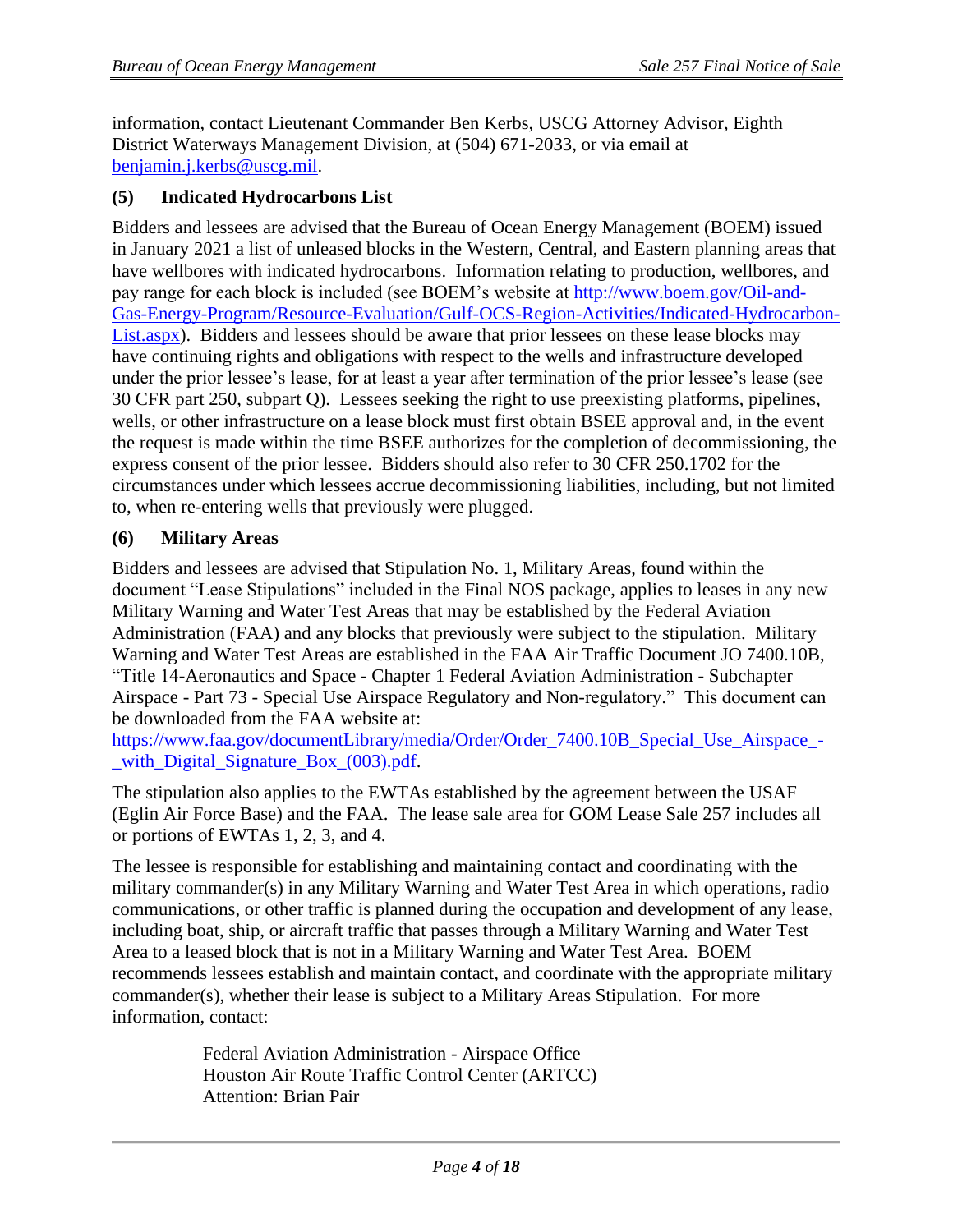16600 John F. Kennedy Boulevard Houston, Texas 77032 Telephone: (281) 230-5563 (mission support for daily schedules) Telephone: (281) 230-5520 (operations support for procedural updates and information)

#### <span id="page-4-0"></span>**(7) Bureau of Safety and Environmental Enforcement Inspection and Enforcement of Certain U.S. Coast Guard Regulations**

Lessees are advised to review the USCG regulations at 33 CFR part 140, subpart B "Inspections." These regulations authorize BSEE to perform inspections on fixed OCS facilities engaged in OCS oil and gas activities and to enforce USCG regulations applicable to those facilities in accordance with 33 CFR subchapter N parts 140-147. For more information, contact the Prevention Department, USCG Sector New Orleans, at 200 Hendee Street, New Orleans, Louisiana, 70114, or at (504) 365-2240.

#### <span id="page-4-1"></span>**(8) Significant Outer Continental Shelf Sediment Resource Areas**

Bidders and lessees are advised that BOEM has designated lease blocks in the GOMR as Significant OCS Sediment Resource areas. OCS sediment resources are minerals that are composed of sediment deposits including clay, silt, sand, gravel-sized particles and shells found on or below the surface of the OCS seabed. BOEM has implemented measures to prevent obstructions to the use of the most Significant OCS Sediment Resources, reduce multiple use conflicts, and minimize interference with oil and gas operations. For the most current listing of Significant OCS Sediment Resource blocks, see [https://www.boem.gov/marine](https://www.boem.gov/marine-minerals/managing-multiple-uses-gulf-mexico)[minerals/managing-multiple-uses-gulf-mexico.](https://www.boem.gov/marine-minerals/managing-multiple-uses-gulf-mexico) BOEM also advises lessees to refer to the most current NTL for obligations regarding Significant OCS Sediment Resources. The most recent NTL, No. 2009-G04, "Significant OCS Sediment Resources in the Gulf of Mexico," can be accessed on BOEM's website at [https://www.boem.gov/guidance.](https://www.boem.gov/guidance) NTL No. 2009-G04 states the following:

> If it is determined that significant OCS sediment resources may be impacted by a proposed activity, the [BOEM and/or BSEE Gulf of Mexico Region] may require you to undertake measures deemed economically, environmentally, and technically feasible to protect the resources to the maximum extent practicable. Measures may include modification of operations and monitoring of pipeline locations after installation.

BSEE will not approve future requests for in-place decommissioning of pipelines in these designated areas unless the BSEE GOM Regional Supervisor determines that the pipeline does not constitute a hazard or obstruction to navigation and commercial fishing operations, unduly interfere with other uses of the OCS, or have adverse environmental effects. If it is deemed necessary, pipelines previously decommissioned in place may be required to be removed if the BSEE GOM Regional Supervisor determines that the pipeline is an obstruction.

There is potential for offshore dredging activities involving excavation and transportation of OCS minerals for beach nourishment and coastal restoration projects in some of the blocks listed below. Sediment transport corridors and staging areas may extend beyond the listed blocks and into state waters. **Table 2** represents those areas designated as significant OCS sediment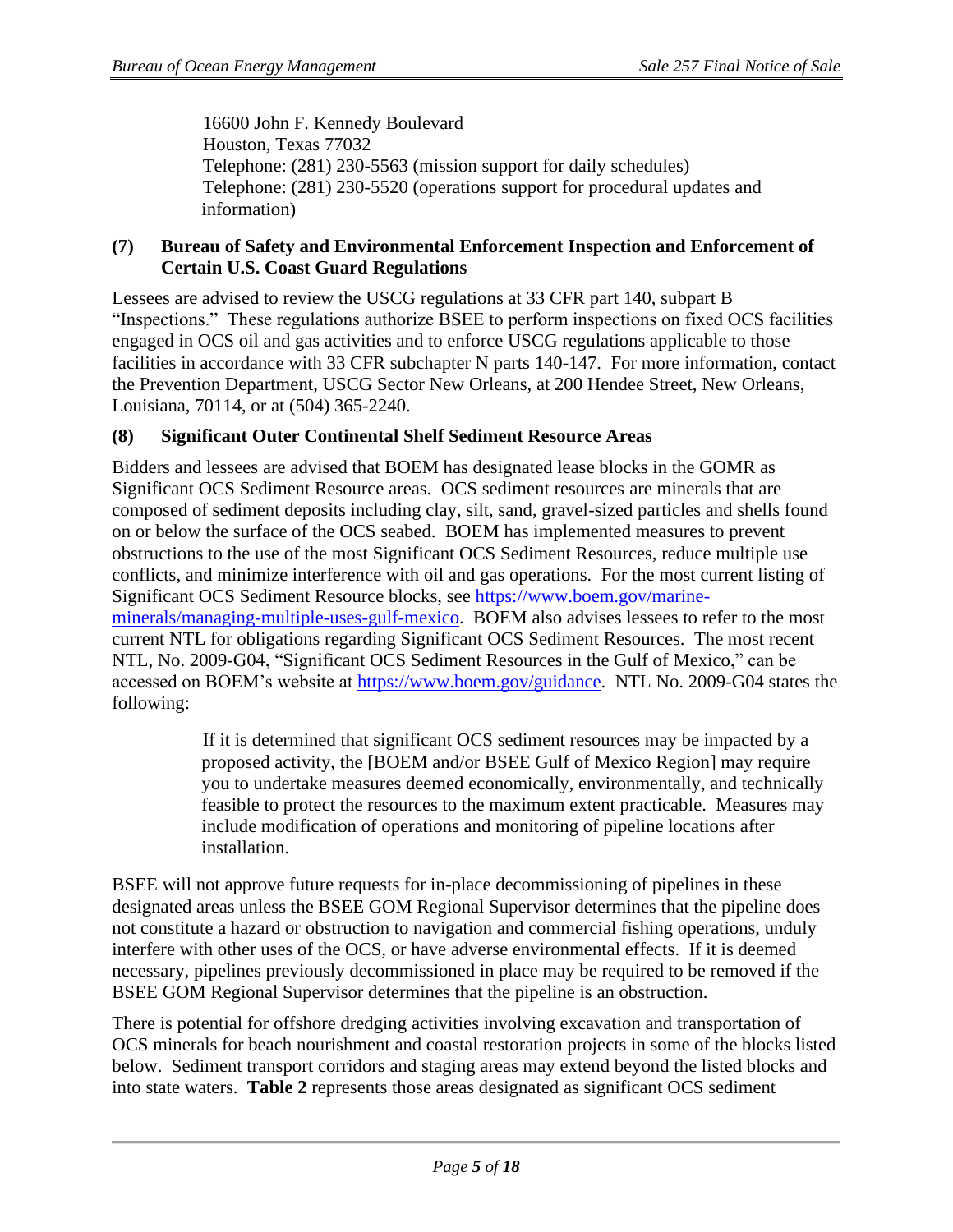resources at the time of publication of this Final NOS and new blocks may be added or removed based on new information.

| Area                            | <b>OCS Blocks</b>                                      |  |
|---------------------------------|--------------------------------------------------------|--|
| <b>Western Planning Area</b>    |                                                        |  |
| Sabine Pass Area (TX)           | 9, 17, 40, 44                                          |  |
| High Island Area                | 37, 47-49, 70-73, 86-90, 114, 115, 136, 158-160, 171-  |  |
|                                 | 174, 198-204, 231-234, A7-A9, A16-A22, A37-A39         |  |
| High Island Area, East Addition | 38, 39, 45, 46, 74-76, 84, 85                          |  |
| West Cameron, West Addition     | 155-157, 162                                           |  |
|                                 | <b>Central Planning Area</b>                           |  |
| <b>Bay Marchand Area</b>        | $2 - 5$                                                |  |
| <b>Breton Sound</b>             | 24, 25, 39, 41-44, 53-56                               |  |
| Chandeleur                      | 1, 4, 5, 8, 16, 28, 30-34                              |  |
| Grand Isle Area                 | 15, 16, 25                                             |  |
| <b>Main Pass</b>                | 6, 7, 39-44, 58-60, 86-90, 92-120, 125-129, 139        |  |
| Main Pass, South and East       | 161, 162, 180, 181, 312                                |  |
| Addition                        |                                                        |  |
| Sabine Pass Area (LA)           | $10-16$                                                |  |
| South Pass Area                 | 6, 42                                                  |  |
| South Timbalier                 | 9-11, 16-18, 20, 33, 34, 51, 52, 54, 55, 66, 67, 72    |  |
| <b>West Cameron Area</b>        | 17, 19, 20-22, 31, 43-45, 56-58, 90-93, 113-118, 128-  |  |
|                                 | 134, 146-150, 168-172, 181                             |  |
| West Cameron, West Addition     | 155-157, 162                                           |  |
| <b>Vermilion</b> Area           | 11, 30, 49, 51-54, 68-77, 86-96, 108-111               |  |
| South Marsh Island, North       | 207-237, 241-249, 259-261                              |  |
| Addition                        |                                                        |  |
| Eugene Island Area              | 10, 18-35, 37-69, 71-93, 94, 95, 100                   |  |
| Ship Shoal Area                 | 16, 24-26, 37, 38, 49, 62-75, 84-100, 107-114, 120     |  |
| South Pelto Area                | $1 - 25$                                               |  |
| West Delta Area                 | 20-32, 43-50, 56-61                                    |  |
| Mobile                          | 765-767, 778, 779, 809-824, 826-830, 853-874, 897-918, |  |
|                                 | 942, 954-962, 999-1006                                 |  |
| Viosca Knoll                    | 34-38, 78-82                                           |  |

# **Table 2. OCS Blocks with Significant OCS Sediment Resources**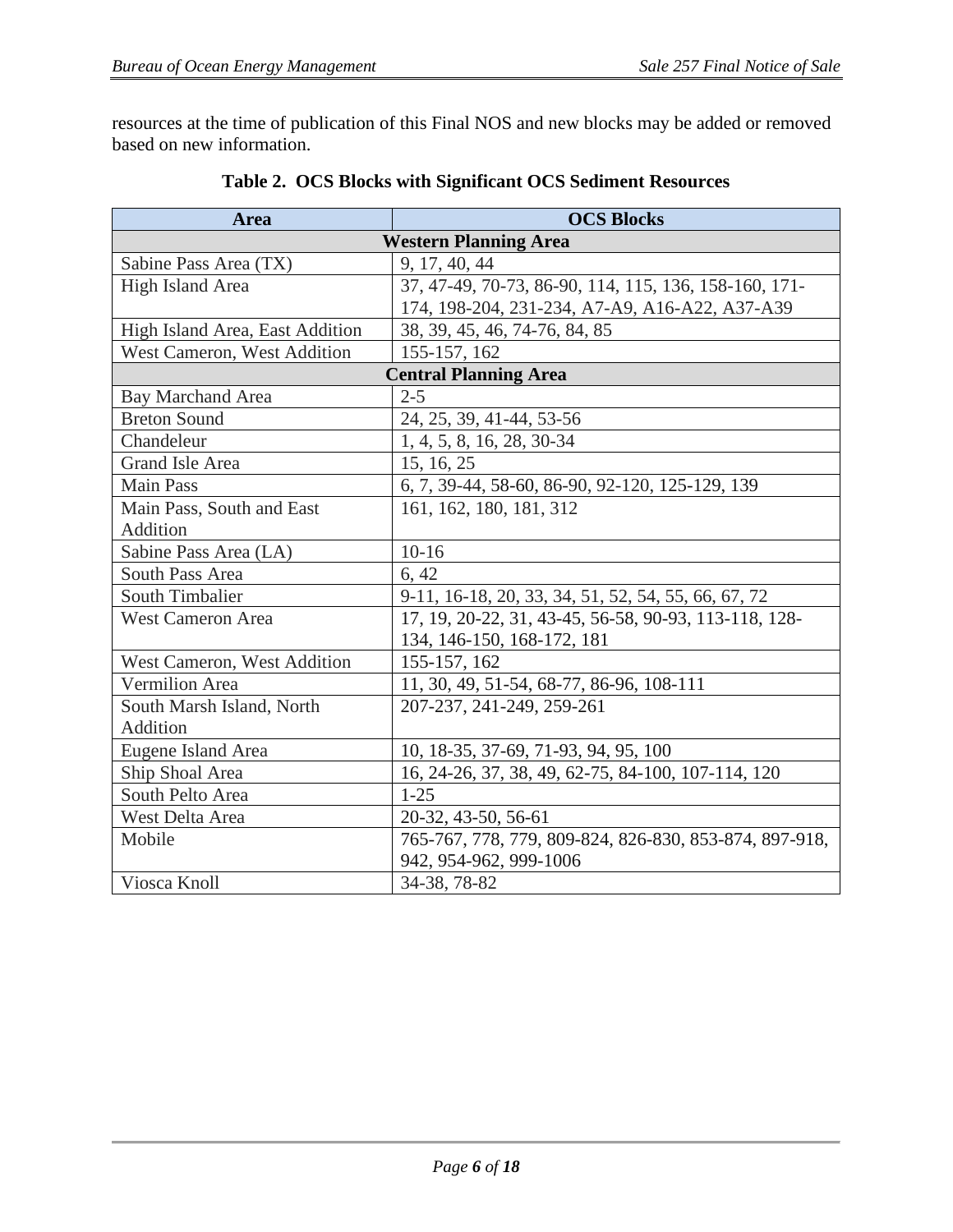| <b>Eastern Planning Area</b> |                                                        |  |
|------------------------------|--------------------------------------------------------|--|
| <b>Charlotte Harbor</b>      | 518, 561-563, 605-607, 649-653, 701, 744-746, 788-790, |  |
|                              | 832-834, 875-878, 919-922, 964-966, 1011               |  |
| Destin Dome                  | $1-7, 45-51$                                           |  |
| Miami (MA)                   | 89, 269-271                                            |  |
| St. Petersburg               | 19-21, 65, 417, 418, 461-463, 506-508, 775, 820, 864   |  |
| Pensacola                    | 751, 752, 793-796, 753, 754, 797, 798, 837-842, 881-   |  |
|                              | 886, 925-930, 969-975                                  |  |
| Pulley Ridge                 | 43, 87                                                 |  |
| <b>Tarpon Springs</b>        | 810-812, 854-856, 899, 900, 987-989                    |  |

#### **Potential Areas with Active Sediment Dredging**

BOEM is partnering with the Coastal Protection Restoration Authority on the construction of the East Timbalier Island (TE-118) and Terrebonne Basin (TE-143) projects. These projects are restoring islands that have been severely degraded due to several strong storms, subsidence and other factors. The projects are critical to maintaining lower wave-energy environments in eastern Terrebonne Basin, which protects fragile interior marshes and infrastructure and provides quiescent bay habitats preferred by many fish and invertebrate species. In addition, the islands provide critical beach, dune, and marsh habitat in isolation from the human disturbances that typically impact many Gulf Coast barrier islands. The borrow areas for these projects are from the Ship Shoal in South Pelto Area Blocks 12-14. Construction began in March 2020 and will continue through 2022.

St. Bernard Shoals in Chandeleur Area, Blocks 30-34, Main Pass Area, Blocks 86-90, 92-114, and 118-120, and Main Pass Area South and East Addition, Blocks 161, 162, 180, and 181, have been identified as possible sediment sources for the restoration of Breton and Chandeleur Islands.

In 2010, USACE released the Louisiana Coastal Area (LCA) ecosystem restoration plan, which proposed the use of 60 million cubic yards (mcy) of OCS sediment for barrier island and headland restoration. Potential sediment sources included the Ship, Tiger, and Trinity Shoals. The State of Louisiana has begun building the projects because the LCA has been unfunded by the USACE. Louisiana has invested hundreds of millions of dollars over the past two decades to restore its barrier islands and shorelines and plans to continue to invest in rebuilding these features. The 2017 Louisiana Comprehensive Master Plan includes nearly \$18 billion for marsh creation using dredged material. One and a half billion dollars of the \$25 billion Louisiana restoration budget has been identified to fund the Barrier Island Program, which includes restoring the Terrebonne, Timbalier, and Barataria barrier islands and shorelines as part of a regular state rebuilding program.

Collier County is seeking a lease for the nourishment of beaches along 7.5 miles of coastline between Wiggins Pass and Gordon Pass, including Vanderbilt Beach, Pelican Bay, Park Shore, and Naples Beach. This project is being coordinated in future years through the Collier County Coastal Storm Risk and Management plan to be managed by the USACE-Jacksonville district. The proposed plan expands on the current T1 borrow area to encompass two adjacent shoals along with several State resource areas. Also in Florida, Lee County has notified BOEM of the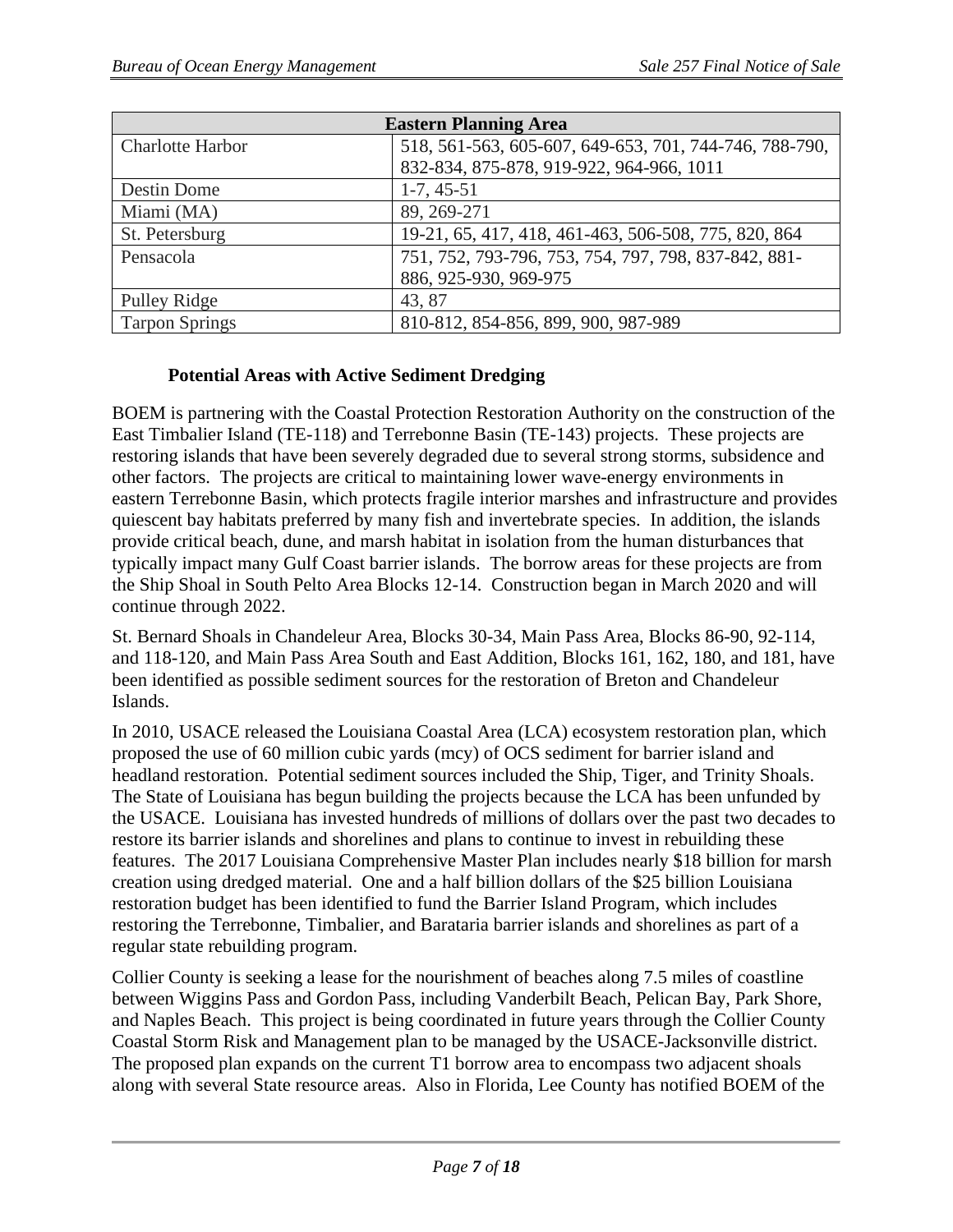intent to begin planning for a coastal restoration project in the County as early as 2022.

In Texas, the USFWS is in planning and design phase of a project to restore the shoreline in the Texas Point National Wildlife Refuge. OCS resources from Sabine Bank are proposed for use with construction proposed for 2022. In addition, the Coastal Texas Study Project, led by the Galveston USACE and Texas General Land Office (GLO), includes BOEM as a participating agency and proposes extraction of up to 200 mcy of material for use in projects in the State of Texas over the next 50 years.

To be effective stewards of the resource, BOEM must know the location, quantity, and quality of the available sediment. The U.S. Department of the Interior approved sediment inventory planning activities as part of its application to the Resources and Ecosystems Sustainability, Tourist Opportunities, and Revived Economies of the Gulf Coast States Act (RESTORE) council for funding all five Gulf States to work with BOEM on the Gulf-wide Sediment Inventory. BOEM currently has cooperative agreements in all five Gulf Coast States to assess OCS sediment resources off their coasts. BOEM is also a participating agency in the South Atlantic Coastal Study, led by the Jacksonville USACE, which has identified counties considered at a higher risk from storm impacts and erosion due to a lack of sediment resources available for restoration and emergency response.

For more information, or to obtain a map of the potentially affected blocks, contact Tershara Matthews, Chief of Emerging Programs, at (504) 736-2676.

#### <span id="page-7-0"></span>**(9) Notice of Arrival on the Outer Continental Shelf**

Lessees are advised that, pursuant to 33 CFR 146.405, which implements provisions of the Security and Accountability for Every Port Act of 2006 (Public Law [Pub. L.] No. 109-347), owners or operators of U.S. and foreign flag floating facilities, mobile offshore drilling units, and vessels are required to submit notice of arrival information to the National Vessel Movement Center (see website at [https://www.nvmc.uscg.gov\)](https://www.nvmc.uscg.gov/) prior to engaging in OCS activities (33 CFR part 146). Section 704 of the Coast Guard and Maritime Transportation Act of 2012 (Pub. L. No. 112-213) mandates that:

> The regulations required under Section 109(a) of the Security and Accountability For Every Port Act of 2006 (33 U.S.C. 1223 note), dealing with notice of arrival requirements for foreign vessels on the Outer Continental Shelf, shall not apply to a vessel documented under section 12105 of title 46, United States Code, unless the vessel arrives from a foreign port or place.

For more information, contact:

CVC-2 Port State Control Oversight Telephone: (202) 372-1218

- <span id="page-7-1"></span>**(10) Bidder/Lessee Notice of Obligations Related to Criminal/Civil Charges and Offenses, Suspension, or Debarment; Disqualification Due to a Conviction under the Clean Air Act or the Clean Water Act**
	- *A. Information Bidders/Lessees Must Provide to BOEM Related to Criminal/Civil Charges and Offenses, Suspension, or Debarment:*

Under 2 CFR 180.335, before submitting a bid, bidders/lessees must notify BOEM in writing if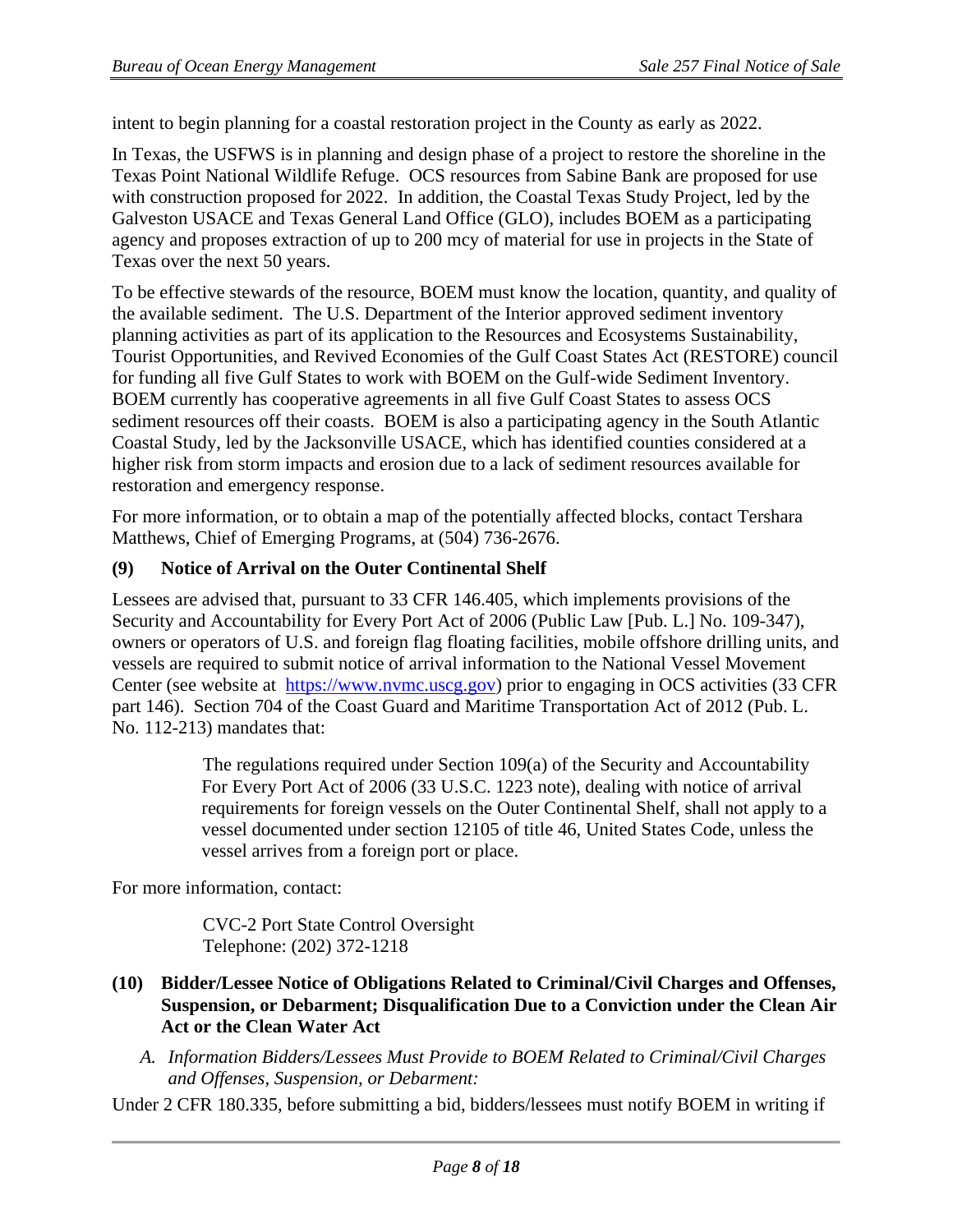they know that they or any principals as defined in 2 CFR 180.995:

- are presently excluded or disqualified from entering into a transaction with a Federal agency;
- have been convicted within the preceding 3 years of any of the offenses listed in 2 CFR [180.800\(a\),](http://www.law.cornell.edu/cfr/text/2/180.800#a) or had a civil judgment rendered against them for one of those offenses within that time period;
- are presently indicted for or otherwise criminally or civilly charged by a governmental entity (Federal, state, or local) with commission of any of the offenses listed in 2 CFR [180.800\(a\);](http://www.law.cornell.edu/cfr/text/2/180.800#a) or
- have had one or more public transactions (Federal, state, or local) terminated within the preceding 3 years for cause or default.

Under 2 CFR 180.350, after obtaining a lease, bidders/lessees must notify BOEM in writing if they learn that:

- they failed to disclose information earlier, as required by 2 CFR 180.335; or
- due to changed circumstances, they or any of the principals for the transaction now meet any of the criteria in 2 CFR 180.335.
- *B. Effect of a Conviction Under the Clean Air Act or the Clean Water Act on Bidders/Lessees:*

Under 2 CFR 1532.1110, bidders/lessees (including any principals as defined in 2 CFR 180.995) who are convicted of any offense described in 2 CFR 1532.1105 are automatically disqualified from eligibility to receive any lease by award or assignment (i.e., a covered transaction under subpart A through I of 2 CFR part 180, or prohibited awards under 48 CFR part 9, subpart 9.4) if they:

- will perform any part of the transaction or award at the facility giving rise to their conviction (called the violating facility); and
- own, lease, or supervise the violating facility.

**NOTE:** A conviction under 2 CFR 1532.1105 automatically disqualifying bidders/lessees from eligibility, as described in 2 CFR 1532.1110 set forth in "B" above, triggers the notice requirements in 2 CFR 180.335 and 180.350 set forth in "A" above.

#### <span id="page-8-0"></span>**(11) Protected Species**

Bidders and lessees are advised that Stipulation No. 4, Protected Species, found within the document "Lease Stipulations" included in the Final NOS package, addresses activities that may have an impact on species afforded special protection under the law, including, but not limited to, the Endangered Species Act (ESA, 16 U.S.C. §§ 1531 *et seq.*) and the Marine Mammal Protection Act (MMPA, 16 U.S.C. §§ 1361 *et seq.*). This lease stipulation will apply to all lease blocks included in this lease sale.

The purpose of the stipulation is to ensure that the lessees acknowledge and agree that they will be required to implement measures designed to reduce or avoid potential impacts on these protected species during lease activities. As new species are listed for protection, and as new measures and mitigations are identified to protect such species in the future (e.g., through ongoing or future consultations under the ESA or authorizations issued under the MMPA), BOEM and BSEE will condition approvals of plans and permits on implementation of the most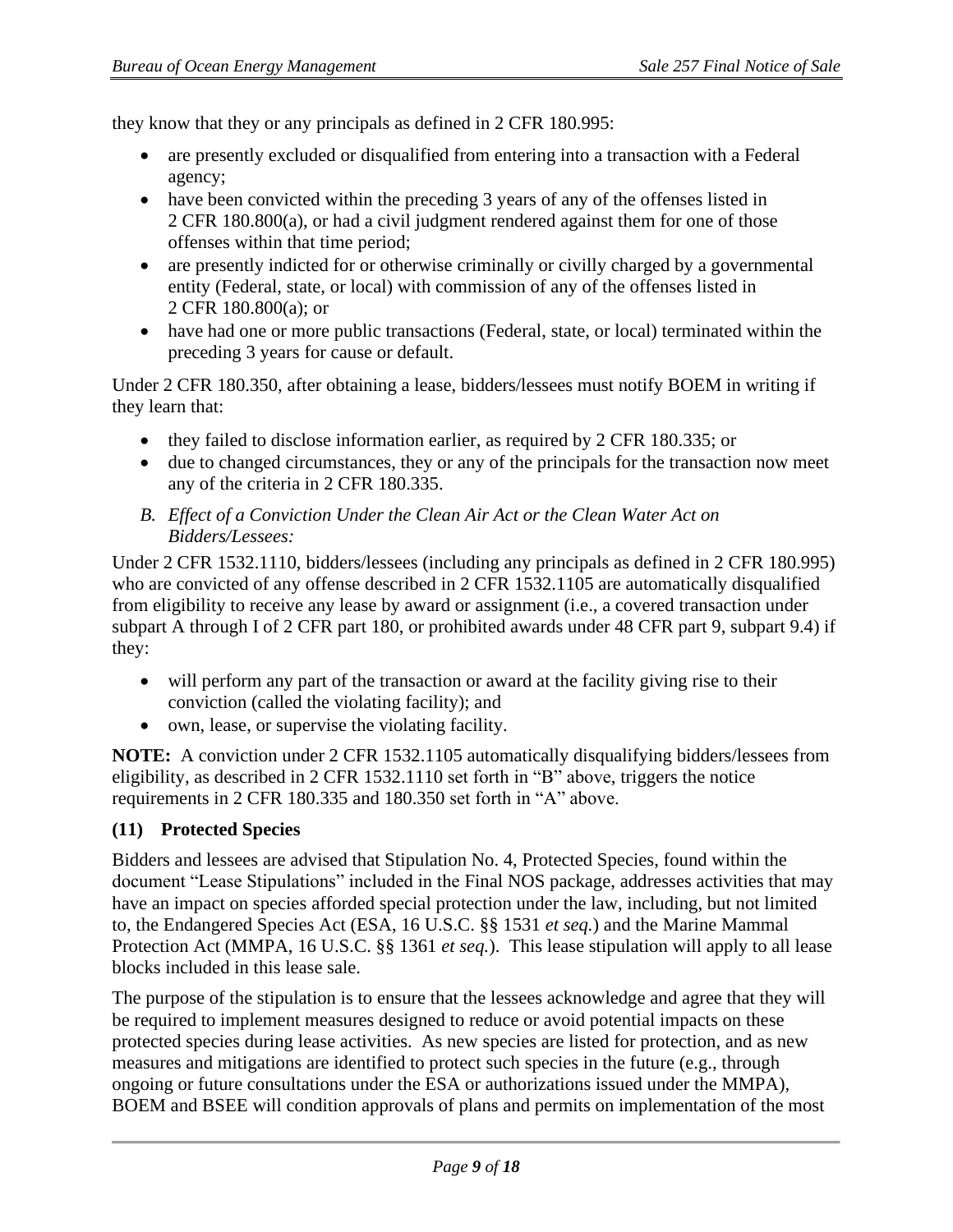current measures and mitigations in place at the time.

Potential bidders should be aware that the National Marine Fisheries Service (NMFS) issued its programmatic Biological Opinion on March 13, 2020 (2020 NMFS BiOp) and Amended Incidental Take Statement (ITS) and Revised Appendices on April 26, 2021 (2021 Amended ITS and Revised Appendices). The 2020 NMFS BiOp and 2021 Amended ITS and Revised Appendices address the impacts to and incidental take of ESA-listed species as a result of the Bureaus' proposed action of new oil and gas lease sales and any future oil and gas approvals issued by BOEM and BSEE after March 13, 2020, under both existing and future OCS oil and gas leases in the GOM, for the ten years following issuance of the BiOp. The NMFS BiOp may be found here: [\(https://www.fisheries.noaa.gov/resource/document/biological-opinion-federally](https://www.fisheries.noaa.gov/resource/document/biological-opinion-federally-regulated-oil-and-gas-program-activities-gulf-mexico)[regulated-oil-and-gas-program-activities-gulf-mexico\)](https://www.fisheries.noaa.gov/resource/document/biological-opinion-federally-regulated-oil-and-gas-program-activities-gulf-mexico). The Appendices and protocols may be found here: [\(https://www.fisheries.noaa.gov/resource/document/appendices-biological-opinion](https://www.fisheries.noaa.gov/resource/document/appendices-biological-opinion-federally-regulated-oil-and-gas-program-gulf-mexico)[federally-regulated-oil-and-gas-program-gulf-mexico\)](https://www.fisheries.noaa.gov/resource/document/appendices-biological-opinion-federally-regulated-oil-and-gas-program-gulf-mexico). The relevant terms and conditions, reasonable and prudent measures, and protocols from the 2020 NMFS BiOp and 2021 Amended ITS and Revised Appendices are incorporated by reference and made a binding part of the lease in the Protected Species Stipulation. Bidders should also be aware that certain post-lease approvals (e.g., for activities involving new and unusual technologies, certain seismic surveys, and equipment involving entanglement risks) will require step-down review with NMFS and may necessitate additional mitigations.

BOEM also petitioned NMFS for rulemaking under the MMPA relating to geological and geophysical surveys on the OCS. On January 19, 2021, NMFS published in the *Federal Register* a final Incidental Take Regulation (ITR), which became effective on April 19, 2021. To align the mitigations measures found in the ITR with the 2020 NMFS BiOp (Appendices A and C), NMFS issued the 2021 Amended ITS and Revised Appendices.

On April 20, 2018, the U.S. Fish and Wildlife Service issued a 10-year biological opinion for BOEM and BSEE activities with no terms and conditions, and any future consultations may be informal, dependent upon the likelihood of take of ESA-listed species under that Service's jurisdiction.

#### <span id="page-9-0"></span>**(12) Expansion of the Flower Garden Banks National Marine Sanctuary**

Bidders and lessees are advised that on May 1, 2020, the National Oceanic and Atmospheric Administration (NOAA) published a proposed rule that would expand the boundaries of the Flower Garden Banks National Marine Sanctuary (FGBNMS). 85 Fed. Reg. 25359 (May 1, 2020). In 2016, NOAA published its Draft Environmental Impact Statement, analyzing the proposed expansion of the FGBNMS boundaries, based on the recommendation contained within the Sanctuary Expansion Action Plan of the 2012 FGBNMS Management Plan (81 Fed. Reg. 37576 [June 10, 2016]; available online at [https://www.gpo.gov/fdsys/pkg/FR-2016-06-](https://www.gpo.gov/fdsys/pkg/FR-2016-06-10/pdf/2016-13661.pdf) [10/pdf/2016-13661.pdf\)](https://www.gpo.gov/fdsys/pkg/FR-2016-06-10/pdf/2016-13661.pdf). Executive Order 13795 (April 28, 2017) modified the process and requirements for the Department of Commerce to designate or expand National Marine Sanctuaries. NOAA's Final EIS for the proposed FGBNMS expansion was published on December 18, 2020, the rule expanding the boundaries of the sanctuary was issued on January 19, 2021 (86 FR 4953), and the expansion became effective on March 22, 2021. For additional information related to the expansion, contact George Schmahl at (409) 621-5151, extension 102, or email [fgbexpansion@noaa.gov,](mailto:fgbexpansion@noaa.gov) or see NOAA's FGBNMS webpage at https://flowergarden.noaa.gov/management/sanctuaryexpansion.html.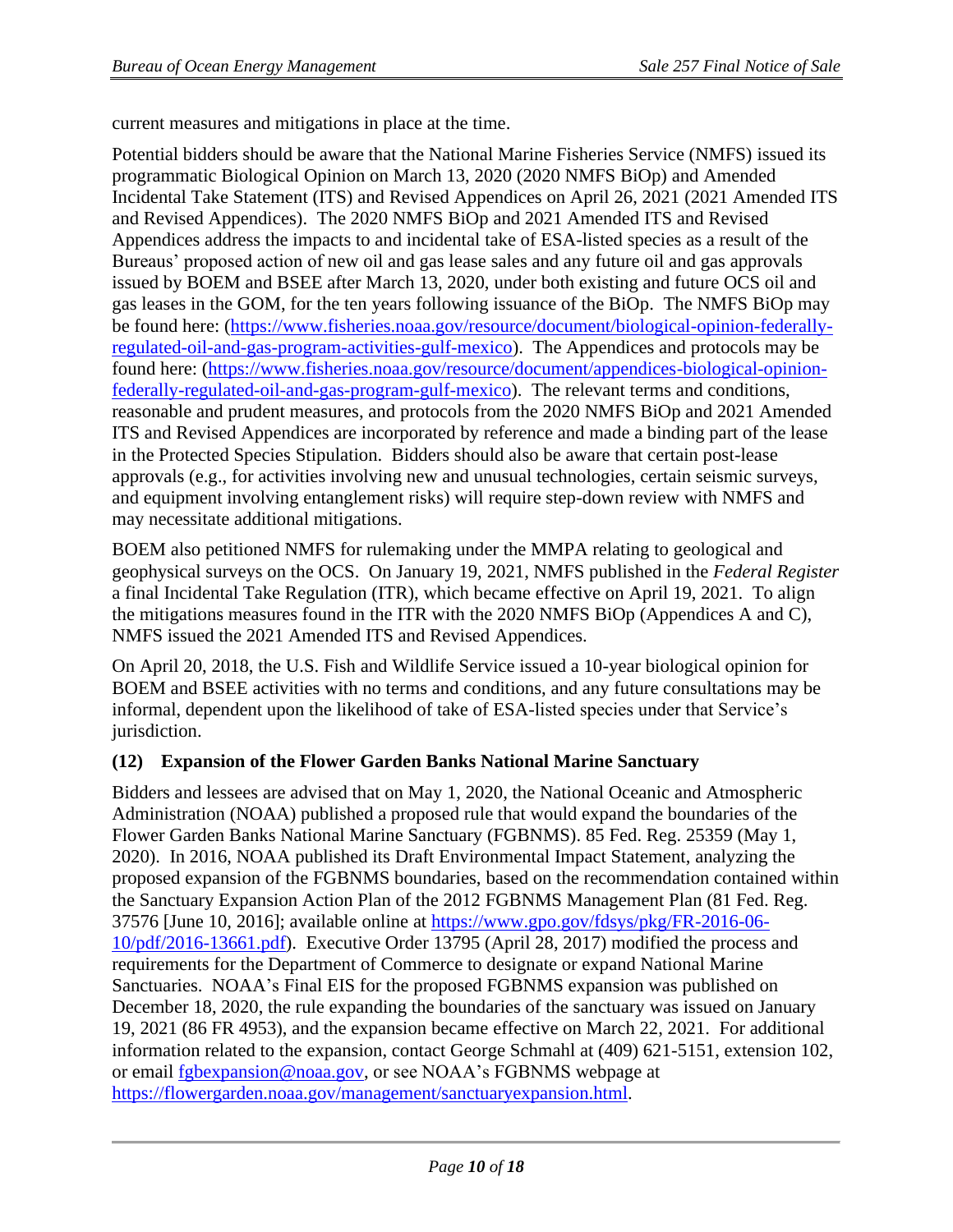Bidders and lessees are advised that Stipulation No. 5, Topographic Features, found within the document "Lease Stipulations" included in the Final NOS package, already prohibits certain activities related to oil and gas exploration and development in areas BOEM has designated as "No Activity Zones" due to the presence of biologically sensitive features and areas. Some of these restrictions occur in the areas of the FGBNMS expansion. Restrictions are explained in NTL No. 2009–G39: "Biologically Sensitive Underwater Features and Areas," which can be accessed on BOEM's website at [https://www.boem.gov/guidance.](https://www.boem.gov/guidance)

#### <span id="page-10-0"></span>**(13) Communication Towers**

Bidders and lessees are advised that the USAF currently owns communication towers in the Chandeleur, Mobile, and Viosca Knoll areas that previously supported Air Combat Maneuvering Instrumentation (ACMI). Through advancements in technology, the need for the towers has ceased and they are no longer in use. While there are currently no plans to bring the towers back online for use, they remain on-site and are not scheduled for removal at this time. In the event the towers will be used in the future, BOEM will coordinate operations with the new user. These towers are within Mobile Blocks 769, 819, and 990, Viosca Knoll Block 116, Chandeleur Area Blocks 33 and 61, and Chandeleur Area, East Addition, Block 39. For information and maps of the specific locations and line-of-sight crossings for ACMI towers, contact Mr. Charles Smith, Range and Operations Sustainment Section 96 TW/XPO, Eglin Air Force Base, Florida, (850) 882-5614 or at [charles.smith.7@us.af.mil.](mailto:charles.smith.7@us.af.mil)

#### <span id="page-10-1"></span>**(14) Deepwater Port Applications for Offshore Oil and Liquefied Natural Gas Facilities**

Bidders and lessees are advised that the USCG and the Maritime Administration (MARAD) may process applications for the licensing of deepwater ports involving both proposed liquefied natural gas (LNG) importation/exportation facilities and oil importation/exportation facilities in the GOM. There is currently only one such oil facility, the Louisiana Offshore Oil Port, located 16 miles southeast of Port Fourchon in the GOM. Applications for new crude oil import and/or export facilities have been received and are at various stages of processing.

A list of current/proposed deepwater port projects is provided below in **Table 3**. This list is not meant to be all-inclusive; see [https://www.maritime.dot.gov/ports/deepwater-ports-and](https://www.maritime.dot.gov/ports/deepwater-ports-and-licensing/approved-applications)[licensing/approved-applications](https://www.maritime.dot.gov/ports/deepwater-ports-and-licensing/approved-applications) for more information. One project with a licensing decision that may be imminent is seeking to export LNG from a proposed floating facility in the West Cameron block 167. The applicant has received a Department of Energy (DOE) grant of authority to export LNG from this location to Free Trade Agreement Nations<sup>1</sup> and has actively pursued permission to export LNG to Non-Free Trade Nations. MARAD published the license application for this proposed facility in the *Federal Register* on July 16, 2015, (Docket Number: USCG-2015-0472) and issued its Record of Decision approving the license application, subject to conditions, on March 13,  $2017<sup>2</sup>$ 

Bidders and lessees also are advised to review and monitor U.S. DOT MARAD sources, such as MARAD records of decision and port licenses, for relevant deepwater port application information to assess safety zones, no anchoring zones, avoidance areas, recommended routes, and other ships' routing measures that could prevent or otherwise impact oil and gas operations around both existing and proposed deepwater port locations.

<sup>&</sup>lt;sup>1</sup> [https://fossil.energy.gov/ng\\_regulation/applications-2013-delfinlngllc13-129-lng](https://fossil.energy.gov/ng_regulation/applications-2013-delfinlngllc13-129-lng)

<sup>2</sup> <https://www.regulations.gov/document?D=USCG-2015-0472-0120>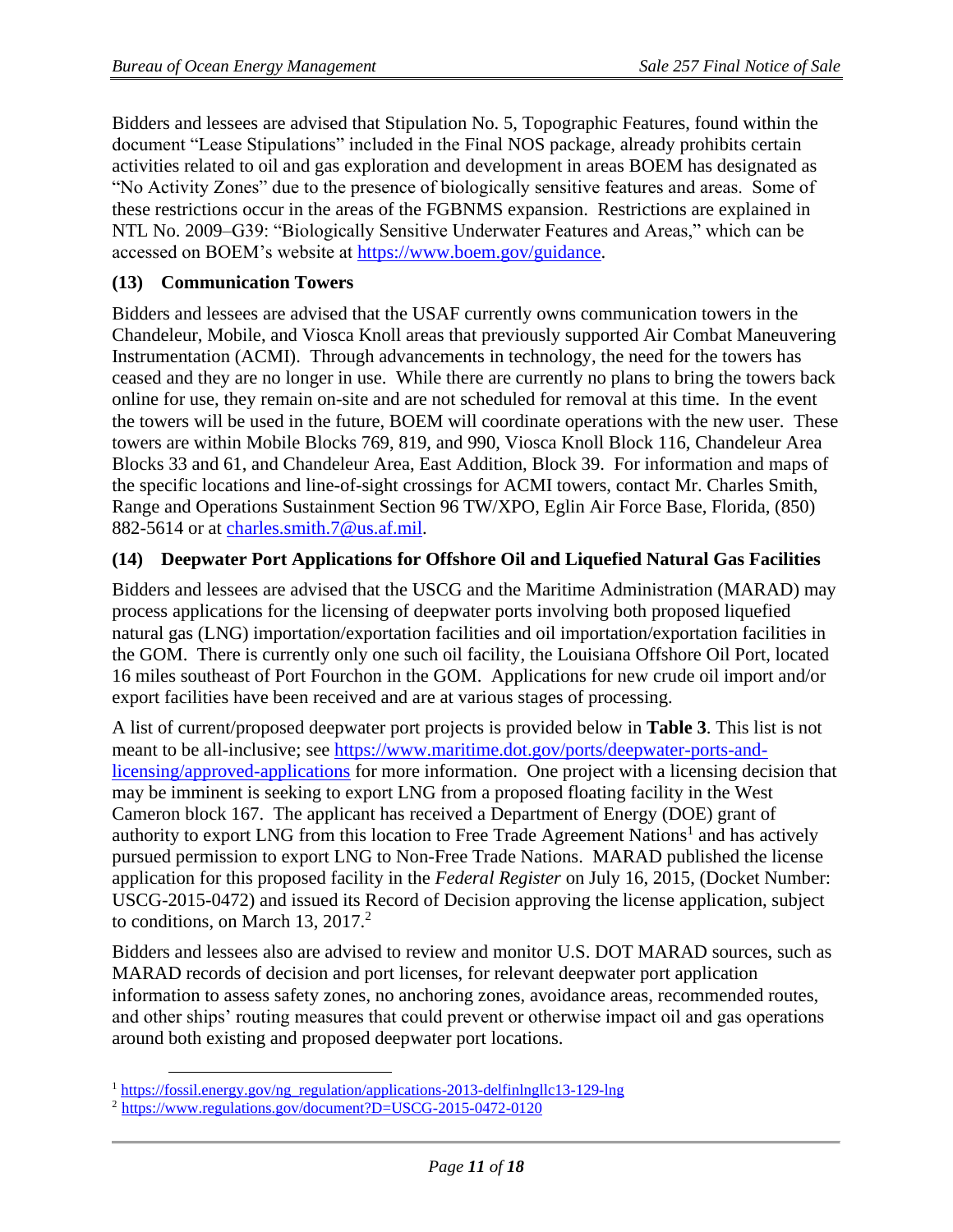For more information, contact:

Commandant (CG-OES-22), U.S. Coast Guard Headquarters 2703 Martin Luther King Ave., SE (STOP 7509) Attn: Deepwater Ports Standards Division Washington, D.C. 20593-7509 (202) 372-1444

POC: Mr. Matthew Layman, Email: Matthew.D.Layman@uscg.mil or DWP@comdt.uscg.mil Web Address: [https://www.dco.uscg.mil/Our-Organization/Assistant-](https://www.dco.uscg.mil/Our-Organization/Assistant-Commandant-for-Prevention-Policy-CG-5P/Commercial-Regulations-standards-CG-5PS/Office-of-Operating-and-Environmental-Standards/vfos/DWP/)[Commandant-for-Prevention-Policy-CG-5P/Commercial-Regulations-standards-](https://www.dco.uscg.mil/Our-Organization/Assistant-Commandant-for-Prevention-Policy-CG-5P/Commercial-Regulations-standards-CG-5PS/Office-of-Operating-and-Environmental-Standards/vfos/DWP/)[CG-5PS/Office-of-Operating-and-Environmental-Standards/vfos/DWP/](https://www.dco.uscg.mil/Our-Organization/Assistant-Commandant-for-Prevention-Policy-CG-5P/Commercial-Regulations-standards-CG-5PS/Office-of-Operating-and-Environmental-Standards/vfos/DWP/)

Ms. Yvette M. Fields, Director Maritime Administration Office of Deepwater Ports and Offshore Activities 1200 New Jersey Avenue SE, W21-309 (MAR-530) Washington, DC 20590 Telephone: 202-366-0926 Fax: 202-366-5123 Email: [yvette.fields@dot.gov](mailto:yvette.fields@dot.gov) Web Address: [https://www.maritime.dot.gov/ports/deepwater-ports-and](https://www.maritime.dot.gov/ports/deepwater-ports-and-licensing/approved-applications-and-operational-facilities)[licensing/approved-applications-and-operational-facilities](https://www.maritime.dot.gov/ports/deepwater-ports-and-licensing/approved-applications-and-operational-facilities)

For information on specific deepwater port projects, search by the docket numbers noted in **Table 3** and at the website at [http://www.regulations.gov.](http://www.regulations.gov/)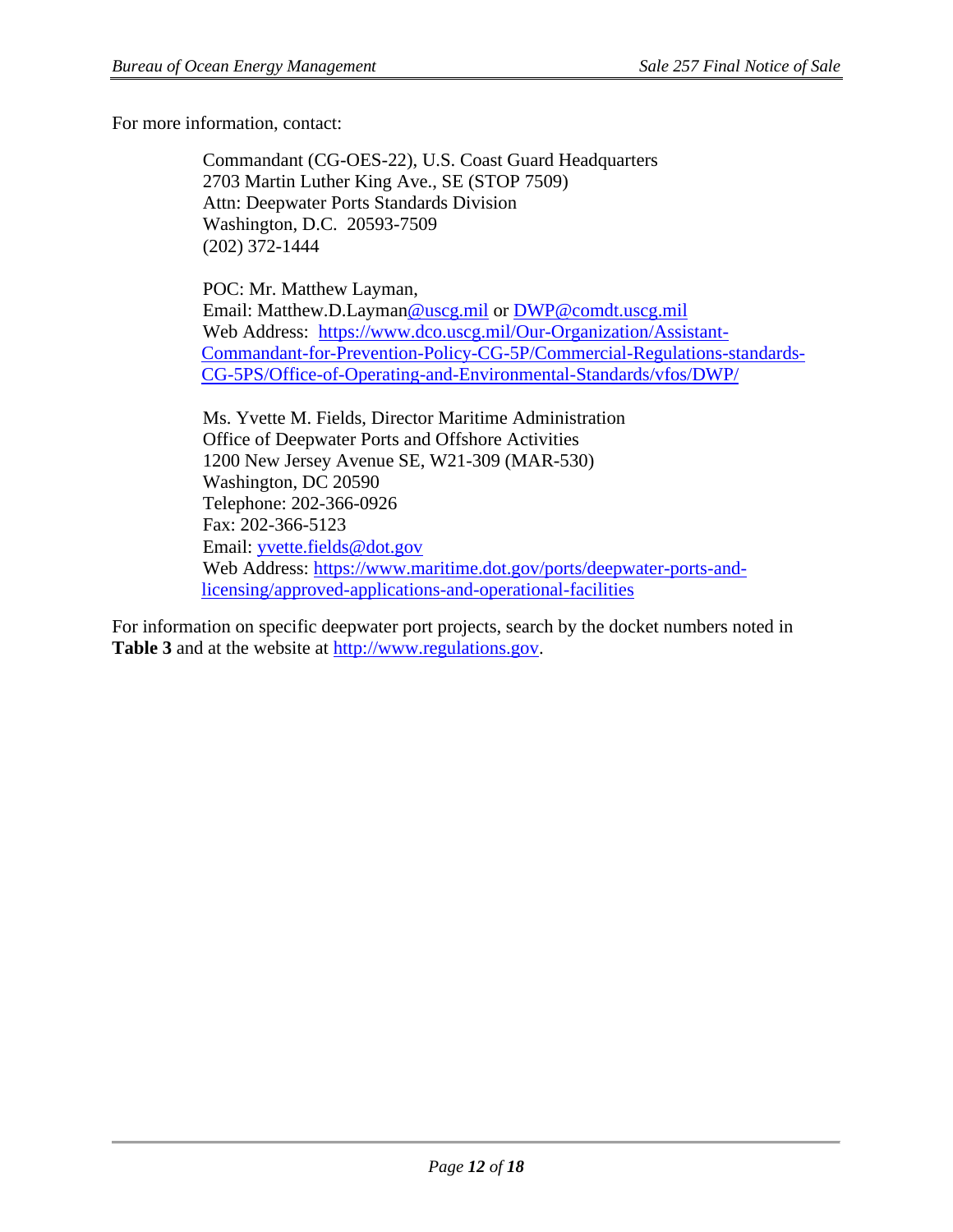| <b>Company/Name</b>                                                                    | <b>Status</b>                                                            | <b>Docket Number</b> |
|----------------------------------------------------------------------------------------|--------------------------------------------------------------------------|----------------------|
| Delfin LNG, LLC, Delfin<br><b>LNG Deepwater Port</b>                                   | Positive Record of Decision<br>received - License<br>Application pending | USCG-2015-0472       |
| Louisiana Offshore Oil Port<br>(Marathon Domestic LLC).                                | Approved – Operational<br>Facilities                                     | USCG-2000-6981       |
| <b>Blue Marlin Offshore Port</b><br><b>LLC</b> License Application                     | <b>Application Pending</b>                                               | MARAD-2020-0167      |
| Texas GulfLink, LLC                                                                    | <b>Application Pending</b>                                               | MARAD-2019-0093      |
| Sea Port Oil Terminal<br>(SPOT) Services, LLC<br>Deepwater Port License<br>Application | <b>Application Pending</b>                                               | MARAD-2019-0011      |
| Texas COLT, LLC<br>Deepwater Port License<br>Application                               | <b>Application Withdrawn</b>                                             | MARAD-2019-0012      |
| <b>Phillips Bluewater Texas</b><br>Deepwater Port License<br>Application               | <b>Application Pending</b>                                               | MARAD-2019-0094      |
| <b>West Delta LNG LLC</b><br>Deepwater Port License<br>Application                     | <b>Application Pending</b>                                               | MARAD-2019-0095      |

| <b>Table 3. Deepwater Port Application Status</b> |  |  |  |
|---------------------------------------------------|--|--|--|
|---------------------------------------------------|--|--|--|

# <span id="page-12-0"></span>**(15) Ocean Dredged Material Disposal Sites**

Bidders and lessees are advised that, pursuant to the Marine Protection, Research, and Sanctuaries Act of 1972 (16 U.S.C. §§ 1431 *et seq*. and 33 U.S.C. §§ 1401 *et seq*.), the U.S. Environmental Protection Agency (USEPA) has the responsibility for designating and managing Ocean Dredged Material Disposal Sites (ODMDS). The decision to issue a dredged material disposal permit is made by the USACE, using USEPA's environmental criteria and subject to USEPA's concurrence. The USEPA has several designated ODMDS in the GOM, all of which can be viewed on the USEPA website a[t](https://www.epa.gov/ocean-dumping/ocean-disposal-map) [https://www.epa.gov/ocean-dumping/ocean-disposal](https://www.epa.gov/ocean-dumping/ocean-disposal-map)[map.](https://www.epa.gov/ocean-dumping/ocean-disposal-map) Additional information can also be accessed on the USACE's Ocean Disposal Database [https://odd.el.erdc.dren.mil/.](https://odd.el.erdc.dren.mil/)

On August 4, 2020, the USEPA issued a final rule, enlarging the existing offshore ODMDS near Mobile, Alabama (85 Fed. Reg. 47042 (Aug. 4, 2020)). The USEPA Region 4 Final National Pollutant Discharge Elimination System Permit (General Permit No. GEG460000) for Offshore Oil and Gas Activities in the Eastern GOM (including portions of the CPA) does not allow the discharge of any drilling fluids, drill cuttings, or produced waters from offshore oil and gas facilities within 1,000 meters of, or within, any designated ODMDS. **Table 4** shows the contacts for additional information on ocean dredged disposal sites.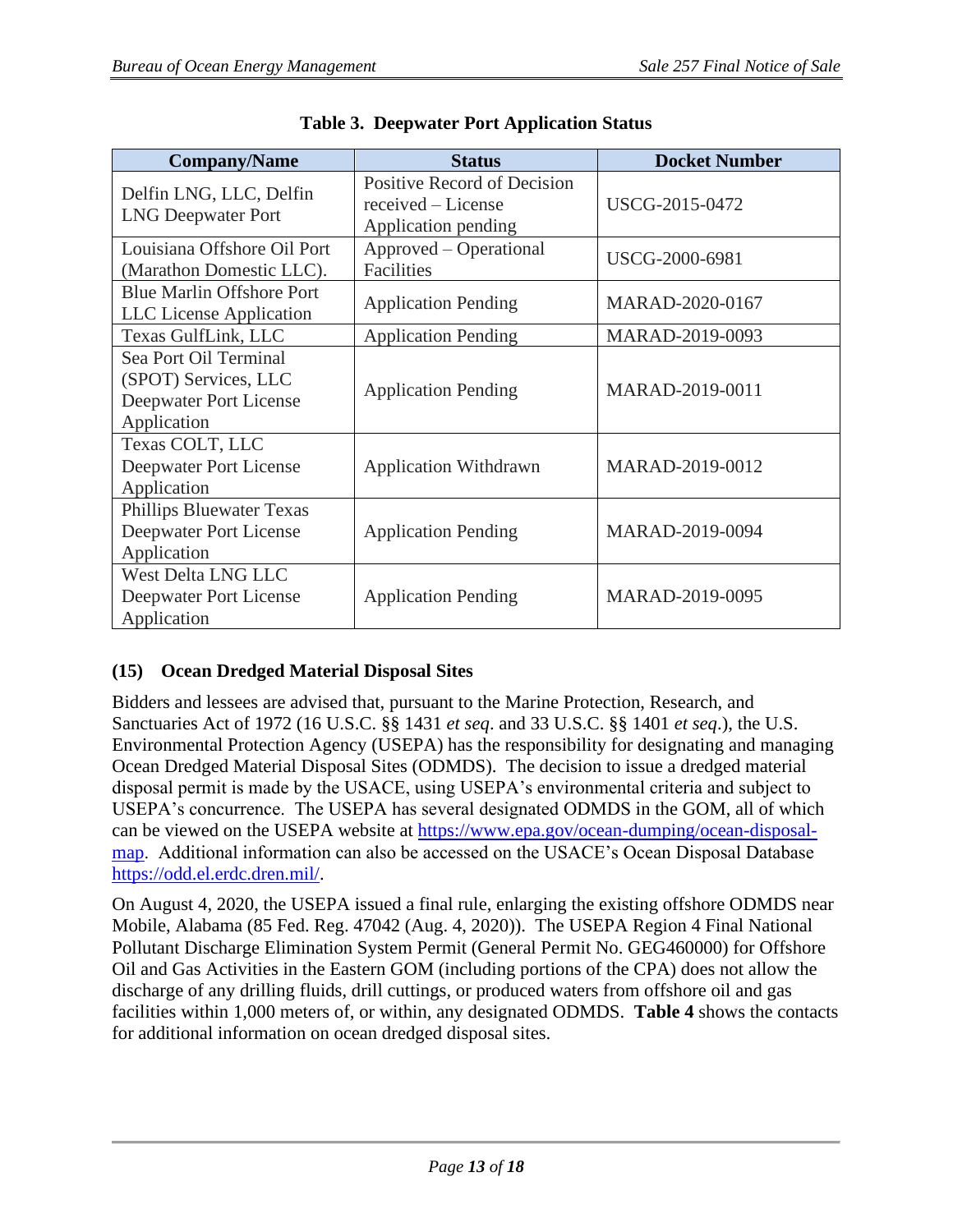| Agency       | <b>Name/Title</b>               | <b>Email</b>                       | <b>Phone Number</b> |
|--------------|---------------------------------|------------------------------------|---------------------|
| <b>USEPA</b> | Jennifer Derby                  | derby.jennifer@epa.gov             | $(404)$ 562-9401    |
| Region 4     | Chief, Marine Regulatory        |                                    |                     |
|              | and Wetlands Enforcement        |                                    |                     |
| <b>USEPA</b> | <b>Gary Collins</b>             | collins.garyw@epa.gov              | $(404)$ 562-9395    |
| Region 4     | <b>Biological Oceanographer</b> |                                    |                     |
| <b>USEPA</b> | <b>Bridget Staples</b>          | staples.bridget@epa.gov            | $(404)$ 562-9783    |
| Region 4     | Lead, NPDES offshore oil        |                                    |                     |
|              | and gas general permit          |                                    |                     |
| <b>USEPA</b> | Karen McCormick                 | mccormick.karen@epa.gov            | $(214)$ 665 - 8365  |
| Region 6     | Ocean Disposal Program          |                                    |                     |
|              | Coordinator                     |                                    |                     |
| <b>USACE</b> | LeKesha Reynolds                | lekesha.w.reynolds@usace.army.mil  | $(251) 690 - 3260$  |
| Mobile       |                                 |                                    |                     |
| District     |                                 |                                    |                     |
| <b>USACE</b> | Jenny Jacobson                  | jennifer.l.jacobson@usace.army.mil | $(251) 690 - 2724$  |
| Mobile       |                                 |                                    |                     |
| District     |                                 |                                    |                     |

**Table 4. Ocean Dredged Disposal Sites Contacts** 

# <span id="page-13-0"></span>**(16) Rights-of-Use and Easement**

There are current rights-of-use and easement (RUEs) on a number of lease blocks in the GOM. Bidders and lessees are advised to review the list of existing and pending RUEs that could limit operations on a lease block. Any successful bidder on such a block acknowledges that their lease operations must comply with no activity areas or other requirements to ensure the RUE holders may continue their operations. The current list of blocks with existing or pending RUEs is available at the website: [https://www.data.boem.gov/Plans/Files/rureport.pdf.](https://www.data.boem.gov/Plans/Files/rureport.pdf) RUEs may allow permanent mooring of floating production facilities or other infrastructure (e.g., anchor chains, moorings). If an oil and gas lease is issued for such a block, and the RUE is approved before lease issuance, Stipulation No. 10, Restrictions due to Rights-of-Use and Easement for Floating Production Facilities, contained within the document "Lease Stipulations" included in the Final NOS package, would apply.

Stipulation No. 10 prohibits certain activities from occurring or being located on the seafloor or in the water column, including, but not limited to, the construction and use of structures, operation of drilling rigs, laying of pipelines, and/or anchoring. Below seabed activities that are part of exploration, development, and production activities from outside the no-activity zones and associated 500-foot buffer zones may be allowed, including the use of directional drilling or other techniques. Consistent with Section 19 of the lease, BOEM may issue RUEs on blocks after lease issuance. Pursuant to 30 CFR 550.160, a lessee is given certain rights to comment and obtain adjudication of objections if a RUE application is received on its lease block.

For more information, contact:

Michelle Uli Picou, BOEM GOMR, Plans Section Chief, [michelle.picou@boem.gov,](mailto:michelle.picou@boem.gov) (504) 736-2747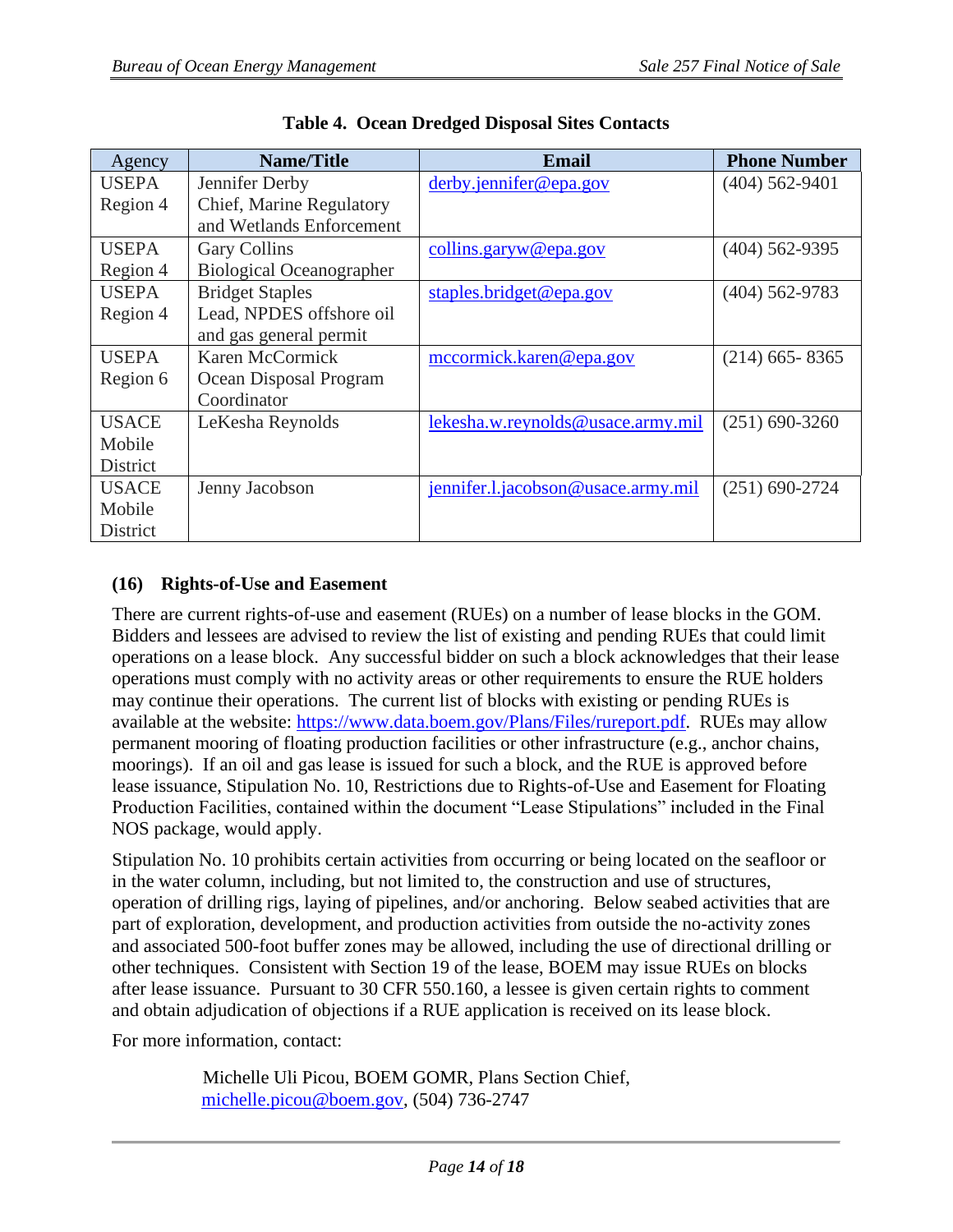#### <span id="page-14-0"></span>**(17) Industrial Waste Disposal Areas**

Bidders and lessees are advised that an inactive industrial waste disposal site exists on all or portions of blocks in the Mississippi Canyon Area. This site is depicted on the map "Final Gulf of Mexico, Oil and Gas Lease Sale 257, November 2021, Stipulations and Deferred Blocks" included in the Final NOS. The site was established by the USEPA in 1973 under the Marine Protection, Research, and Sanctuaries Act to permit the seafloor deposition of approximately 205,000 steel barrels containing chemical wastes and chlorinated hydrocarbons. More information about the waste site (Site B) is available in a 1975 National Academy of Sciences report, *Assessing Potential Ocean Pollutants, a Report of the Study Panel on Assessing Potential Ocean Pollutants to the Ocean Affairs Board, Commission on Natural Resources, National Research Council*.

Barrels have been detected during hazards surveys in the following blocks: Mississippi Canyon 628, 631, 632, 635, 672, 679, 716, 718, 720-723, 761-765, 768, 769, 805-813, 847-851, 853-855, 891-895, 897-899, 934-944, 983-986.

Barrels may also exist in other nearby blocks not listed above. Bidders and lessees are advised that the blocks associated with the disposal site and adjacent blocks that are included in the sale area may exhibit hazards from barrel contents (toxic, corrosive, and/or potentially explosive materials). Thus, hazards surveys are required before bottom-disturbing activities can be approved in plans and permits. Drilling and platform/pipeline placement may require precautions, such as avoidance (recommended 30-foot minimum distance from individual barrels), decontamination of equipment, and personnel health and safety procedures.

#### <span id="page-14-1"></span>**(18) Gulf Islands National Seashore**

Bidders and lessees should be aware that post-lease plans submitted by lessees proposing development of whole and partial lease blocks within the first 12 miles of Federal waters near the Gulf Islands National Seashore (see State of Mississippi Barrier Island Chain Map at the end of this document) may be subject to additional review to minimize visual impacts from development operations on these blocks. BOEM will review and make decisions on a lessee's plans for these blocks in accordance with applicable Federal law and regulations, and BOEM policies, to determine if visual impacts are expected to cause serious harm and if any additional mitigation is required. Mitigation could include, but is not limited to, requested changes in location, modifications to the design or direction of proposed structures, pursuing the joint use of existing structures on neighboring blocks, changes in color design, or other plan modifications. BOEM may consult with the State of Mississippi and/or the State of Alabama and with the National Park Service, Southeast Regional Office, during such reviews as appropriate.

The following whole and partial blocks, listed below and shown on the enclosed map, are specifically identified for this ITL in **Table 5**.

| Area                   | <b>OCS Block</b>                                               |
|------------------------|----------------------------------------------------------------|
| <b>Chandeleur Area</b> |                                                                |
| Mobile                 | 765-767, 778, 779, 809-823, 853-867, 897-910, 942-954, 987-997 |
| Viosca Knoll           | 24-27                                                          |

#### **Table 5. Gulf Island National Seashore Blocks with ITLs**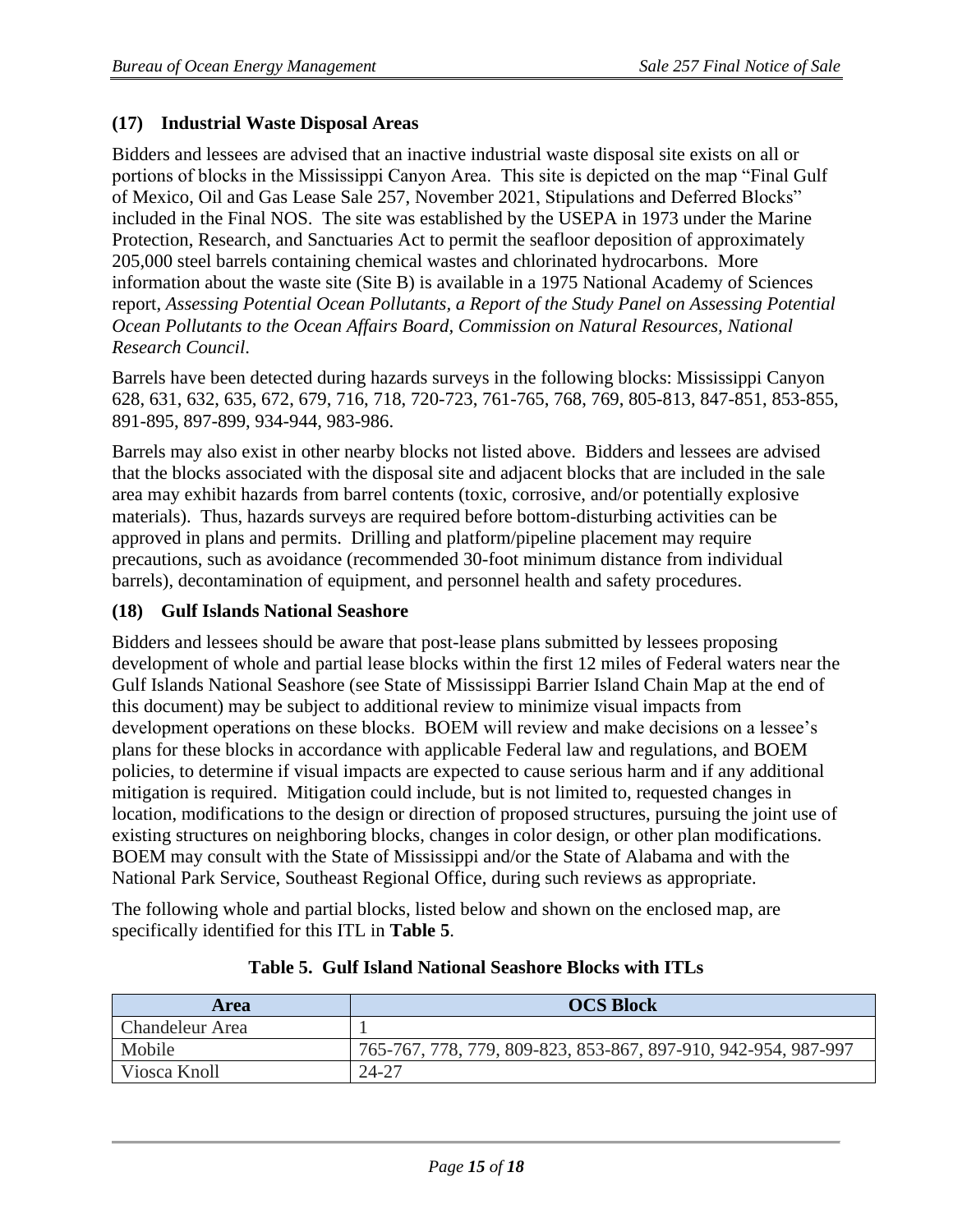

**ITL 18 – Gulf Islands National Seashore Map**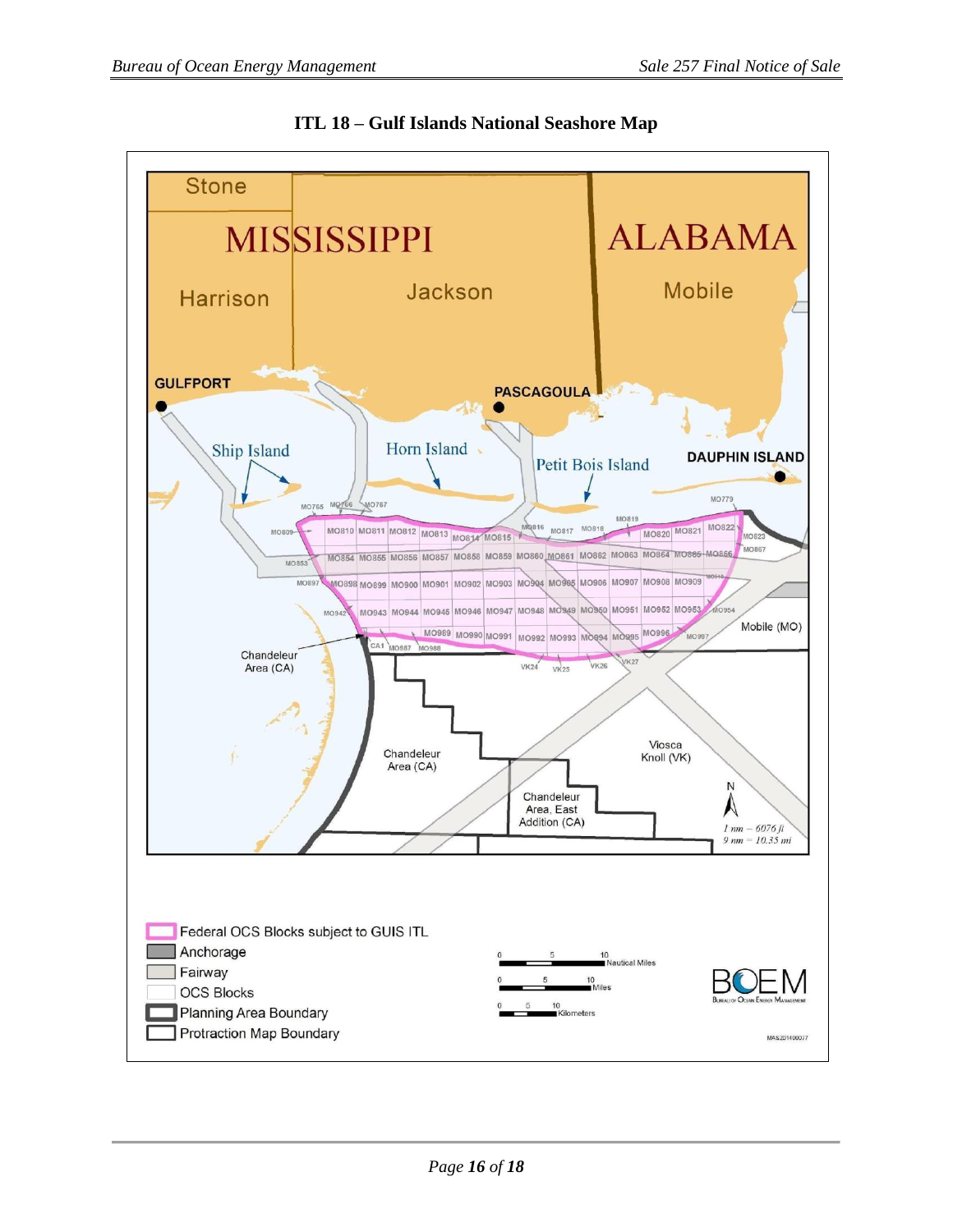# <span id="page-16-0"></span>**(19) Air Quality Permit/Plan Approvals**

Bidders and lessees are advised that Section 328(a)(1) of the Clean Air Act requires the USEPA to establish requirements to control air pollution from OCS sources under its jurisdiction. The USEPA implementing regulations at 40 CFR part 55 apply to OCS sources in the GOM except those located westward of 87º30'W longitude, which are subject to BOEM regulations at 30 CFR part 550, subparts B and C. Therefore, lessees who plan activity eastward of 87º30'W longitude must consult with the USEPA.

Bidders and lessees are advised to refer to NTL No. 2009-N11, "Air Quality Jurisdiction on the OCS," which can be accessed on BOEM's website at [https://www.boem.gov/guidance.](https://www.boem.gov/guidance) This NTL retains its original identifying number No. 2009-N11 but was updated June 19, 2020. Bidders and lessees are also advised to check the BOEM website to obtain up-to-date information on air quality requirements.

For more USEPA information, contact:

Ms. Kelly Fortin, Air Permits USEPA, Region 4, APTMD 61 Forsyth Street SW Atlanta, Georgia 30303 Telephone: (404) 562-9117 Email: [fortin.kelly@epa.gov](mailto:fortin.kelly@epa.gov)

For more BOEM GOMR plan approval information, contact:

Michelle Uli Picou, BOEM GOMR, Plans Section Chief Telephone: (504) 736-2747 Email: [michelle.picou@boem.gov](mailto:michelle.picou@boem.gov)

#### <span id="page-16-1"></span>**(20) Provisions Pertaining to Certain Transactions by Foreign Persons Involving Real Estate in the United States**

Bidders should be aware that the Office of Investment Security, Department of the Treasury issued a final rule, effective February 13, 2020, establishing regulations to implement the provisions relating to real estate transactions in Section 721 of the Defense Production Act of 1950, as amended by the Foreign Investment Risk Review Modernization Act of 2018. The final rule was published at 85 Fed. Reg. 3158 (January 17, 2020), and is codified at 31 CFR part 802.

The new rule sets forth the process relating to the national security review by the Committee on Foreign Investment in the United States (CFIUS) of certain transactions, referred to in the rule as "covered real estate transactions," that involve the purchase or lease by, or concession to, a foreign person of certain real estate in the United States. Covered real estate transactions include some transactions involving real estate located within the territorial sea of the United States, as identified in the new rule, and may apply to certain lease blocks offered in this Lease Sale.

In determining whether a lessee is a foreign national, government, person or entity, CFIUS looks not only at the entities that are lessees, but also to any person with the ability to exercise control, as defined by the statute and its implementing regulations, over the lessee. CFIUS is authorized to review covered real estate transactions and to mitigate any risk to the national security of the